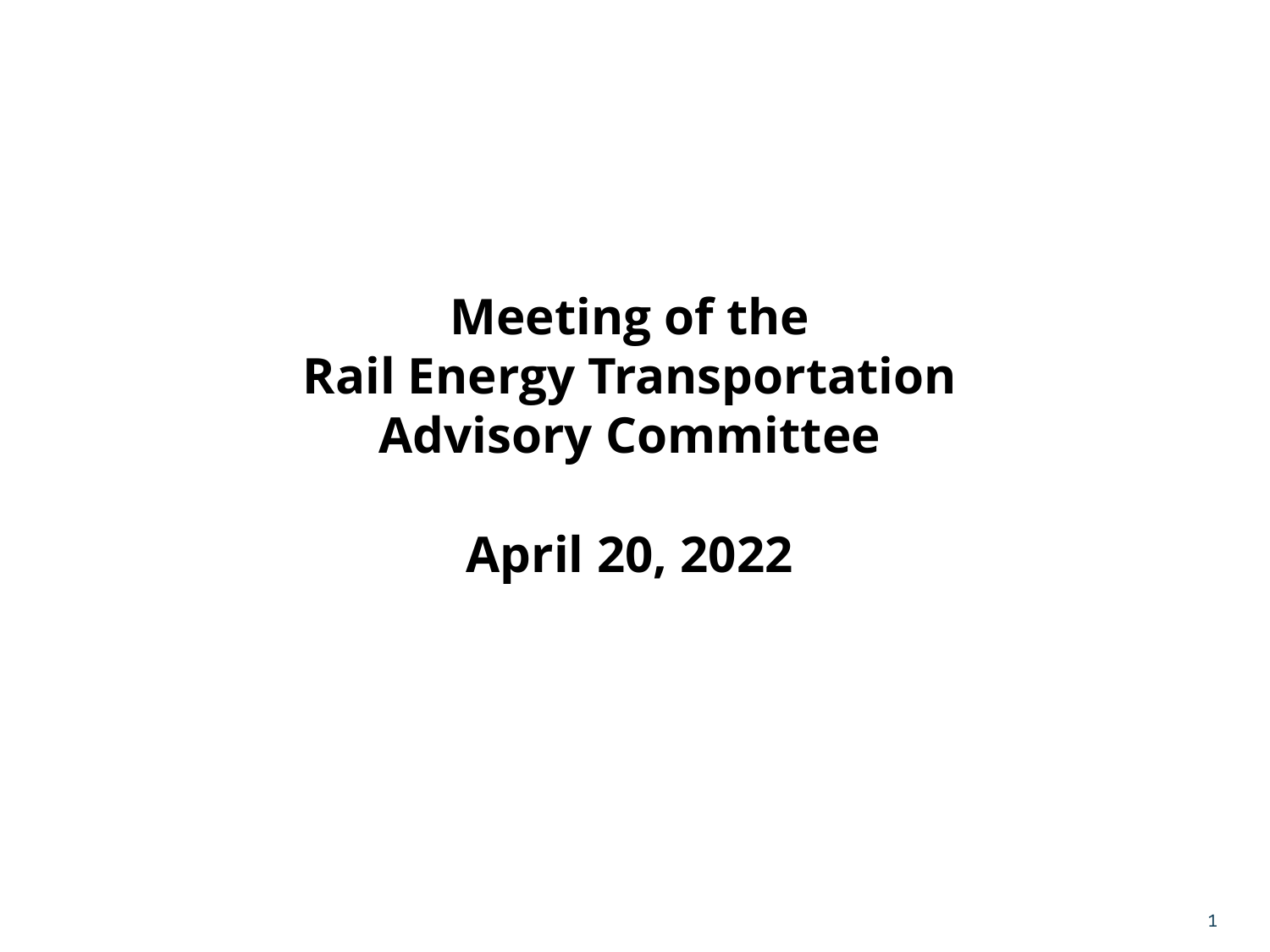# Rail Carloads of Coal



#### **'07 '08 '09 '10 '11 '12 '13 '14 '15 '16 '17 '18 '19 '20 '21**

Data are originations for Class I railroads. Source: AAR *Freight Commodity Statistics*

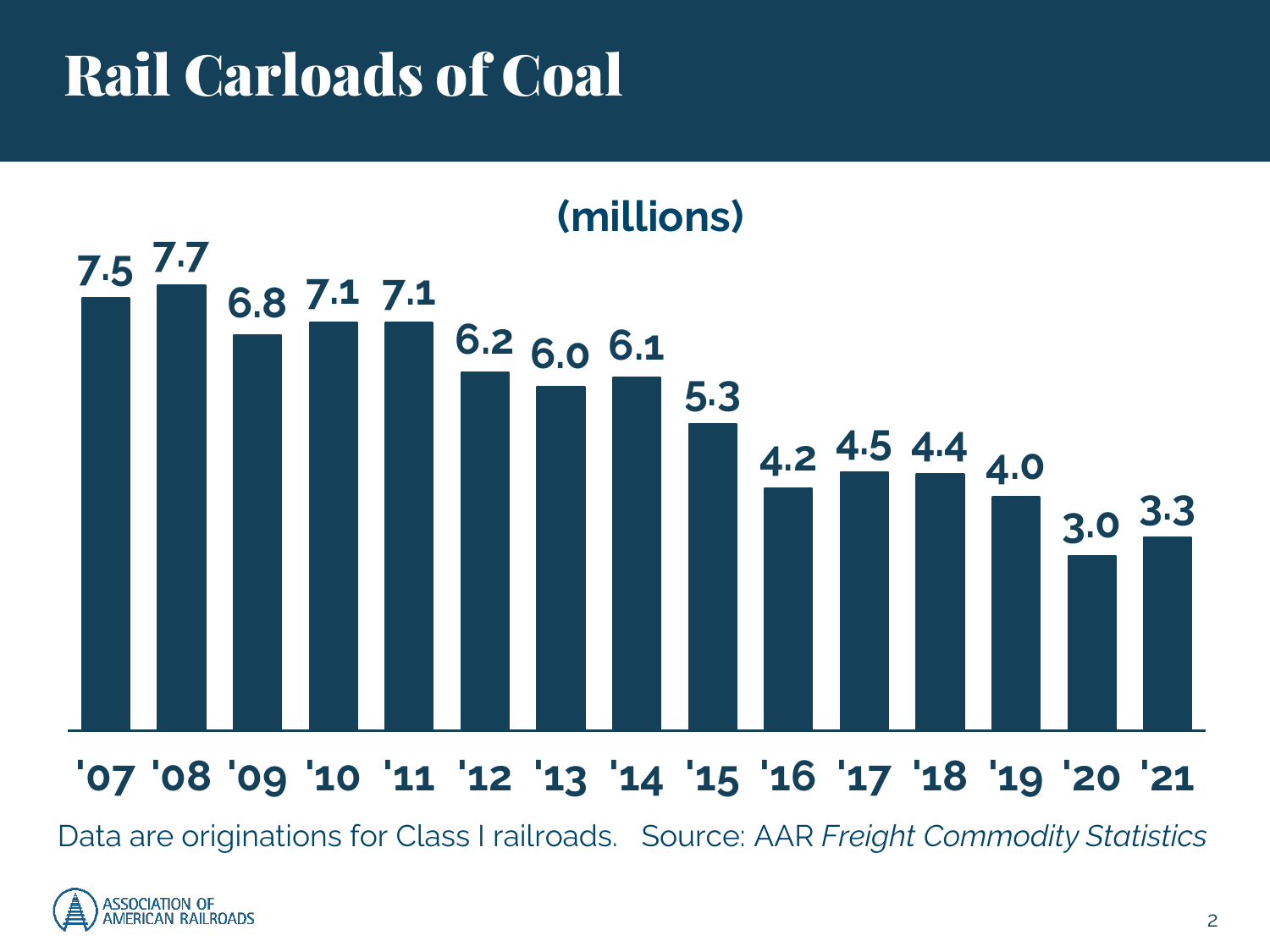### Coal's Share of U.S. Electricity Generation Rose in 2021



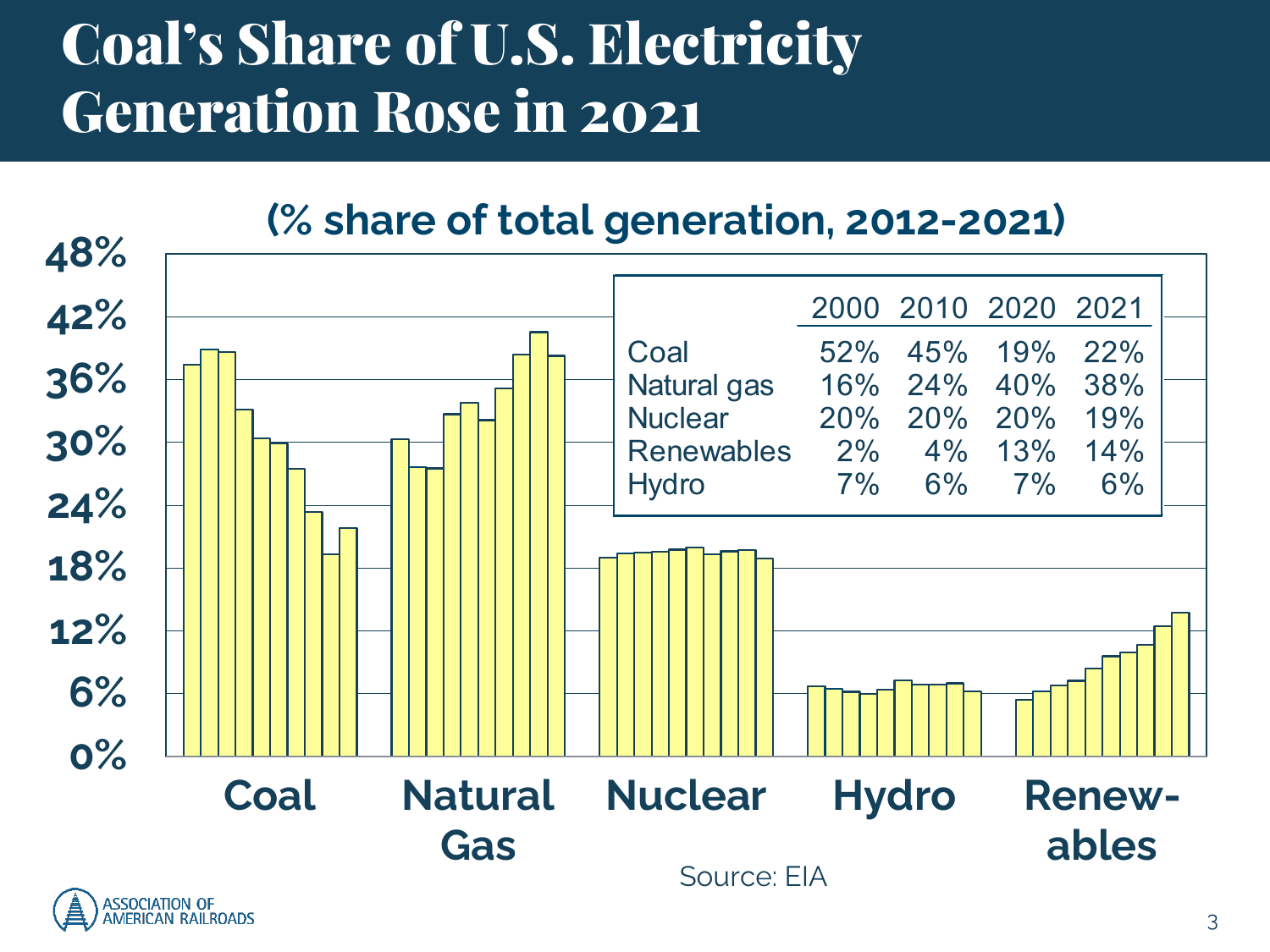### Railroads Face Intense Competitive Constraints

#### Estimated Share of U.S. Electricity Generated by Coal Delivered by Rail



Figures are estimates based on AAR analysis of EIA data

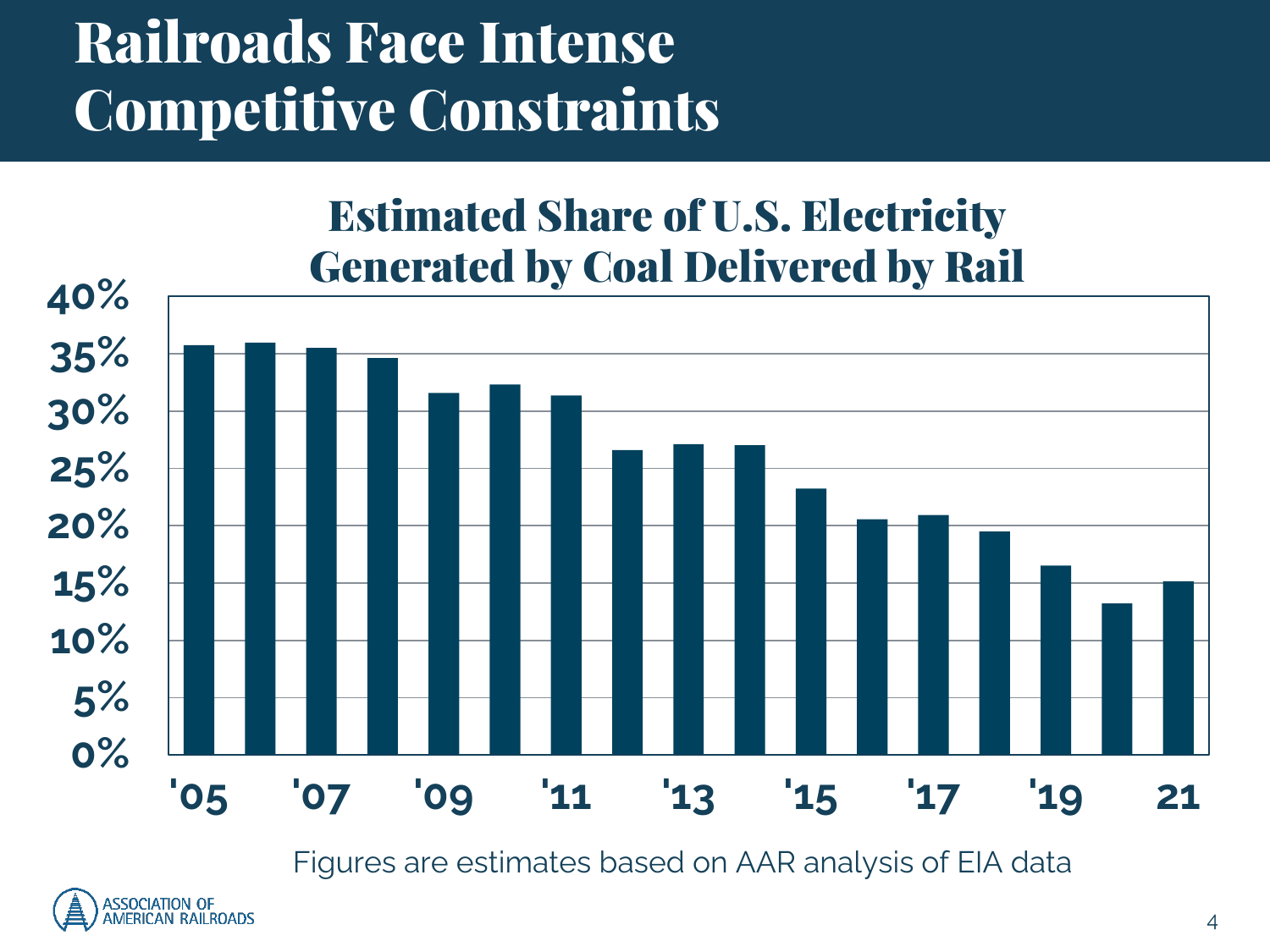### Sharply Higher U.S. Natural Gas Production…

#### **(trillion cubic feet)**

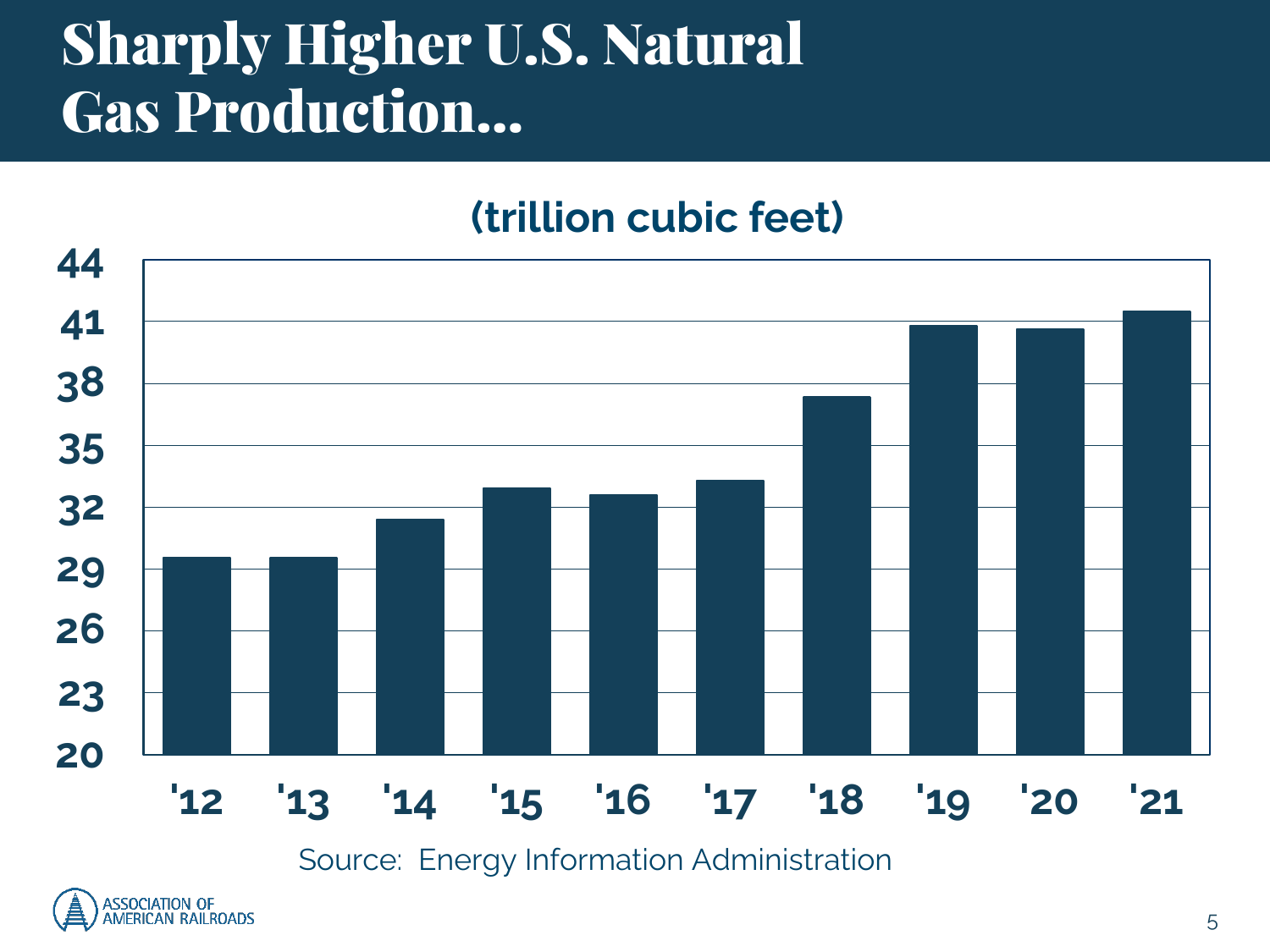### …Has Led to Sharply Lower Natural Gas Prices

#### **(dollars per million BTU)\***



\*U.S. average delivered price to electric utilities Source: EIA

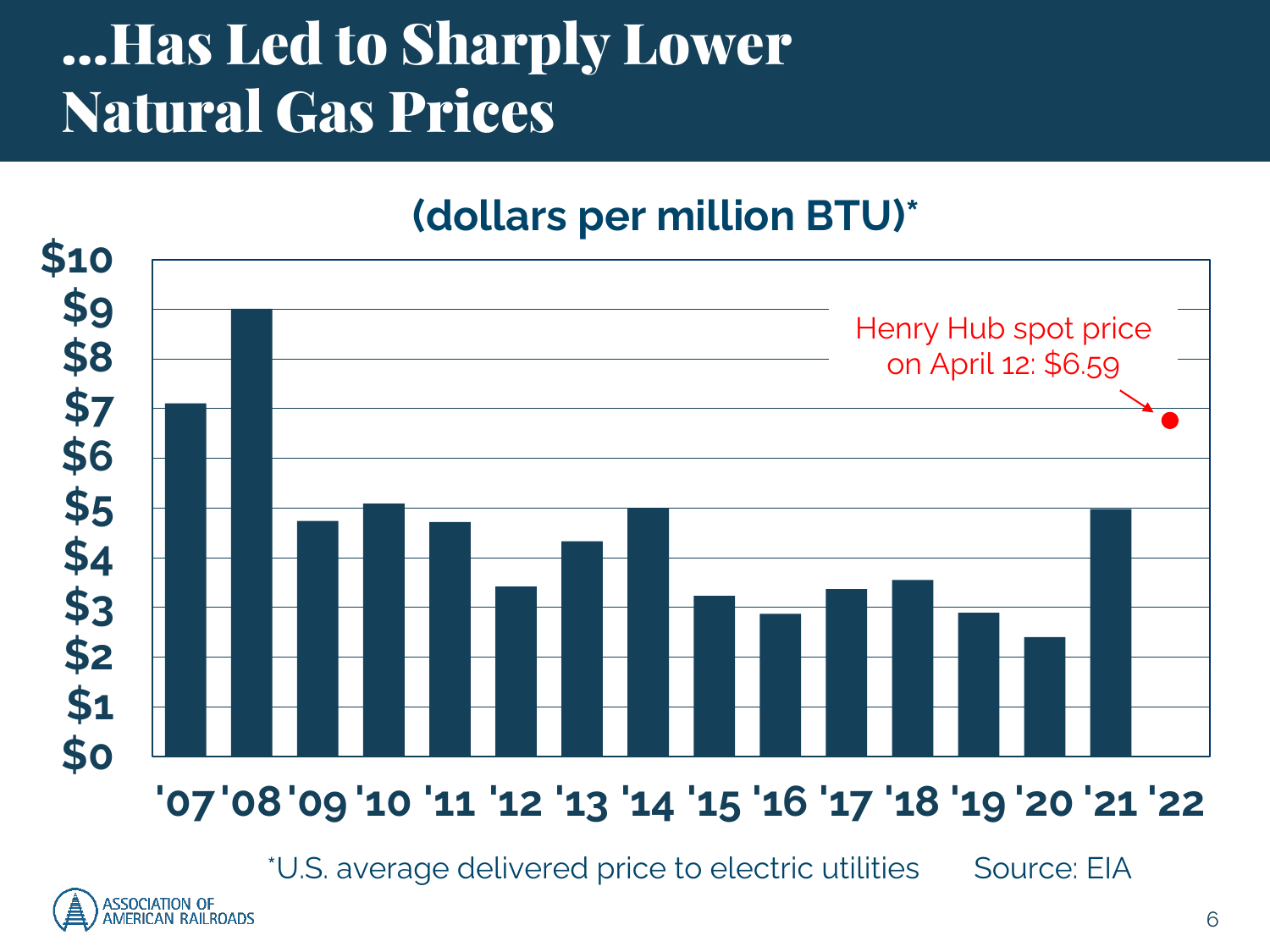### U.S. Coal Exports

#### **(millions of tons)**



Source: Energy Information Administration

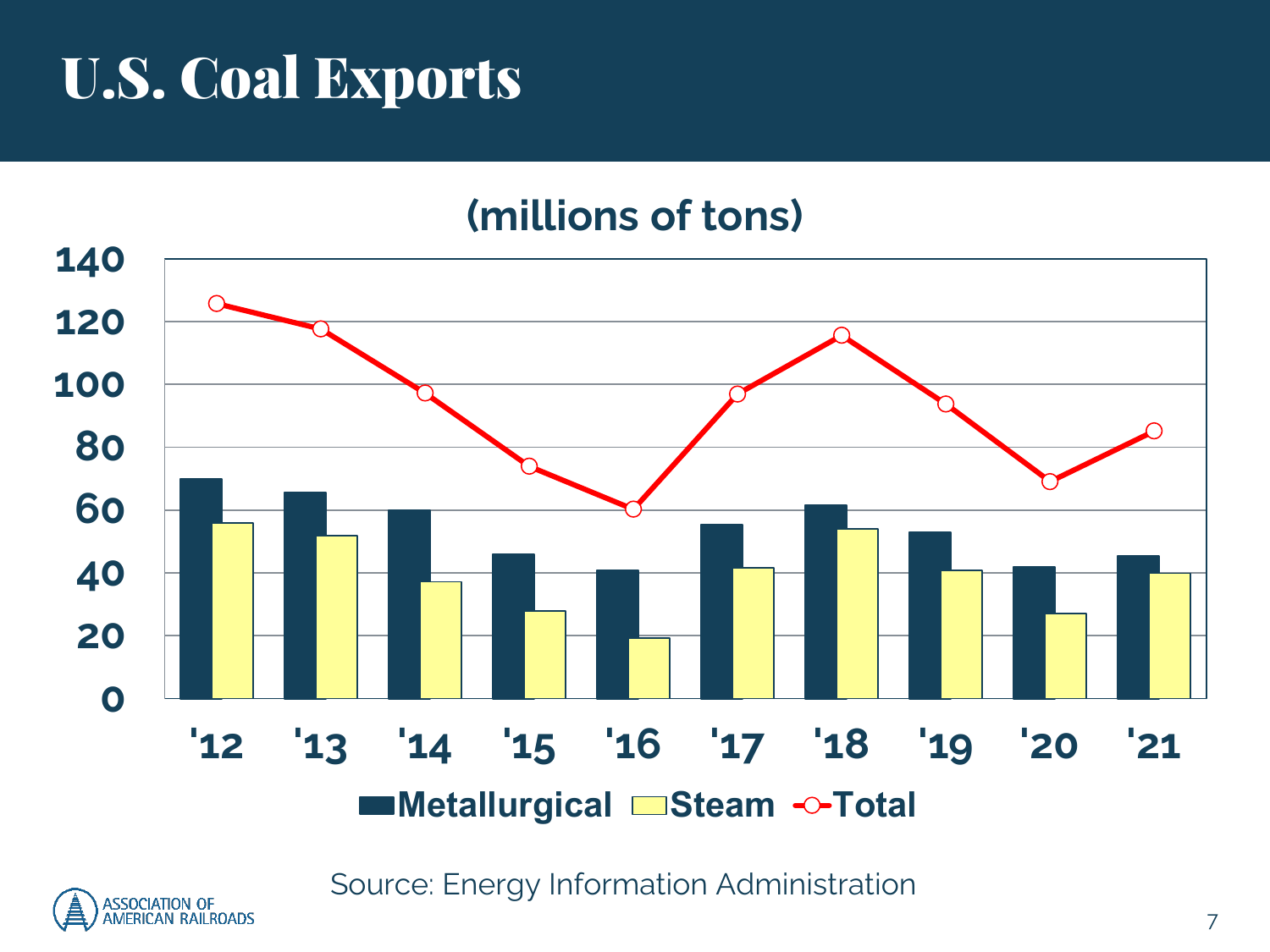# U.S. Crude Oil Production

#### **(millions of barrels per day)**



Source: Energy Information Administration

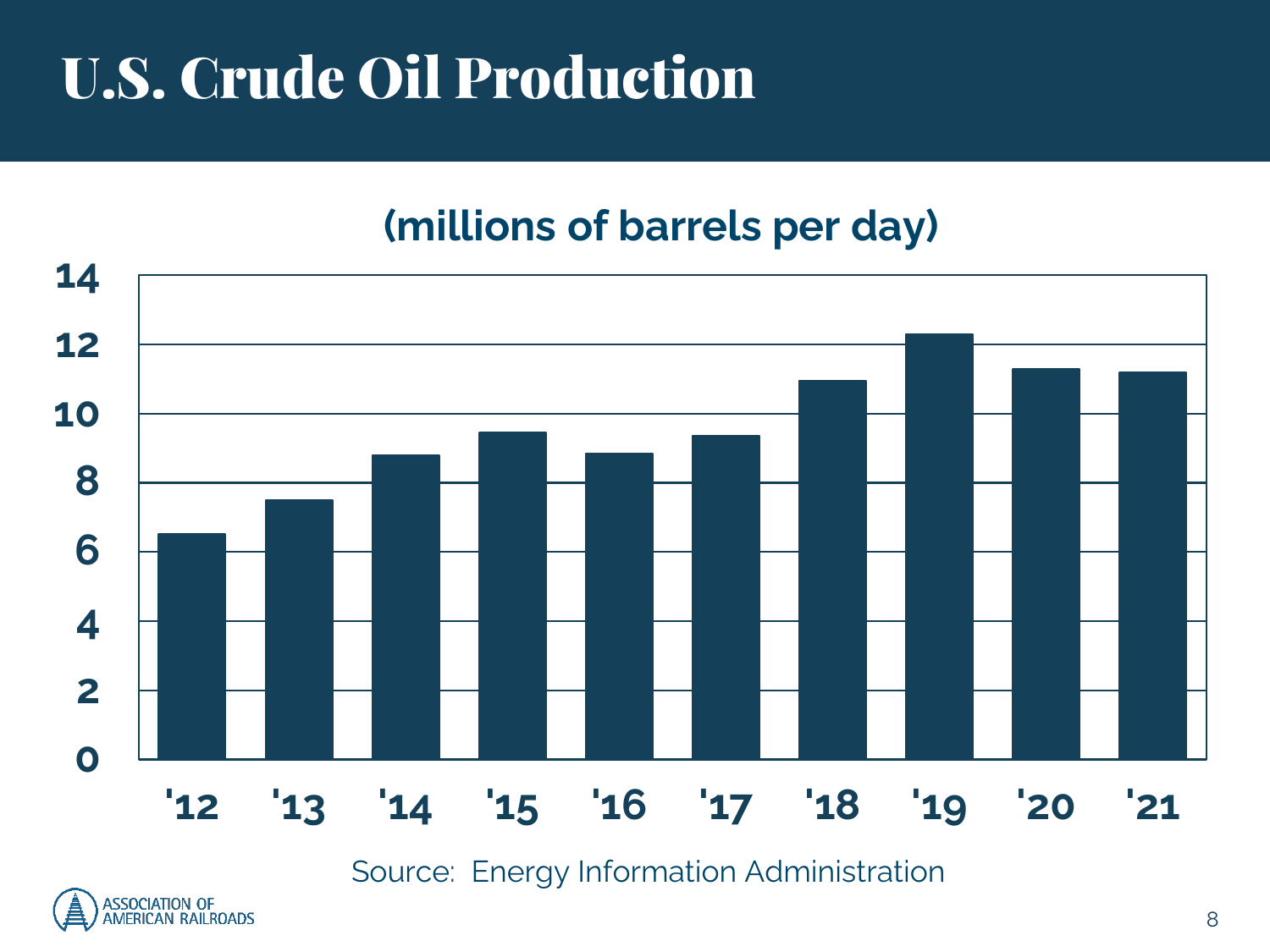# U.S. Rail Carloads of Crude Oil



Data are for Class I railroads. Source: AAR *Freight Commodity Statistics*

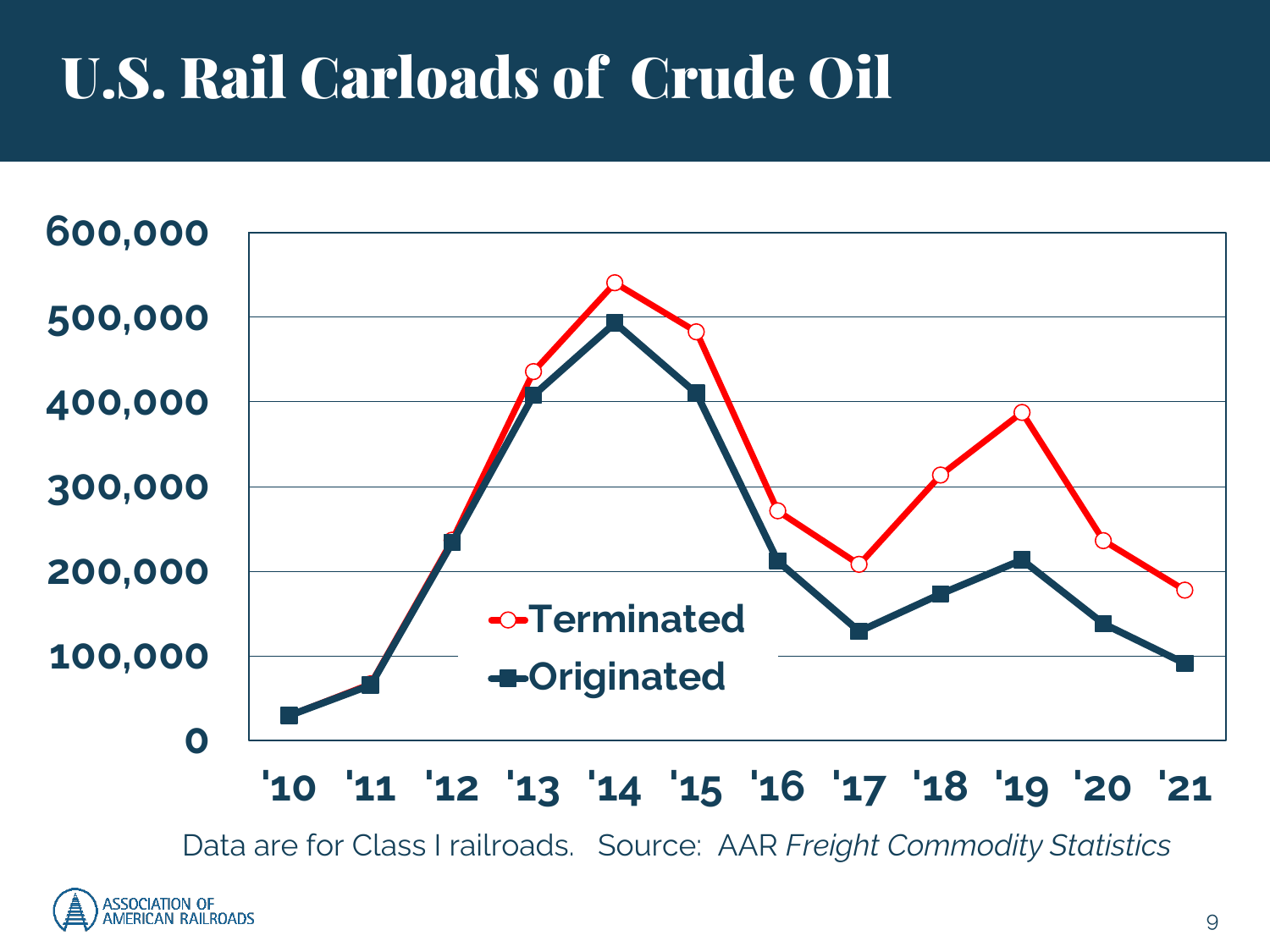# Canadian Crude Oil Exports by Rail

#### **(barrels per day)**



Source: Canada National Energy Board

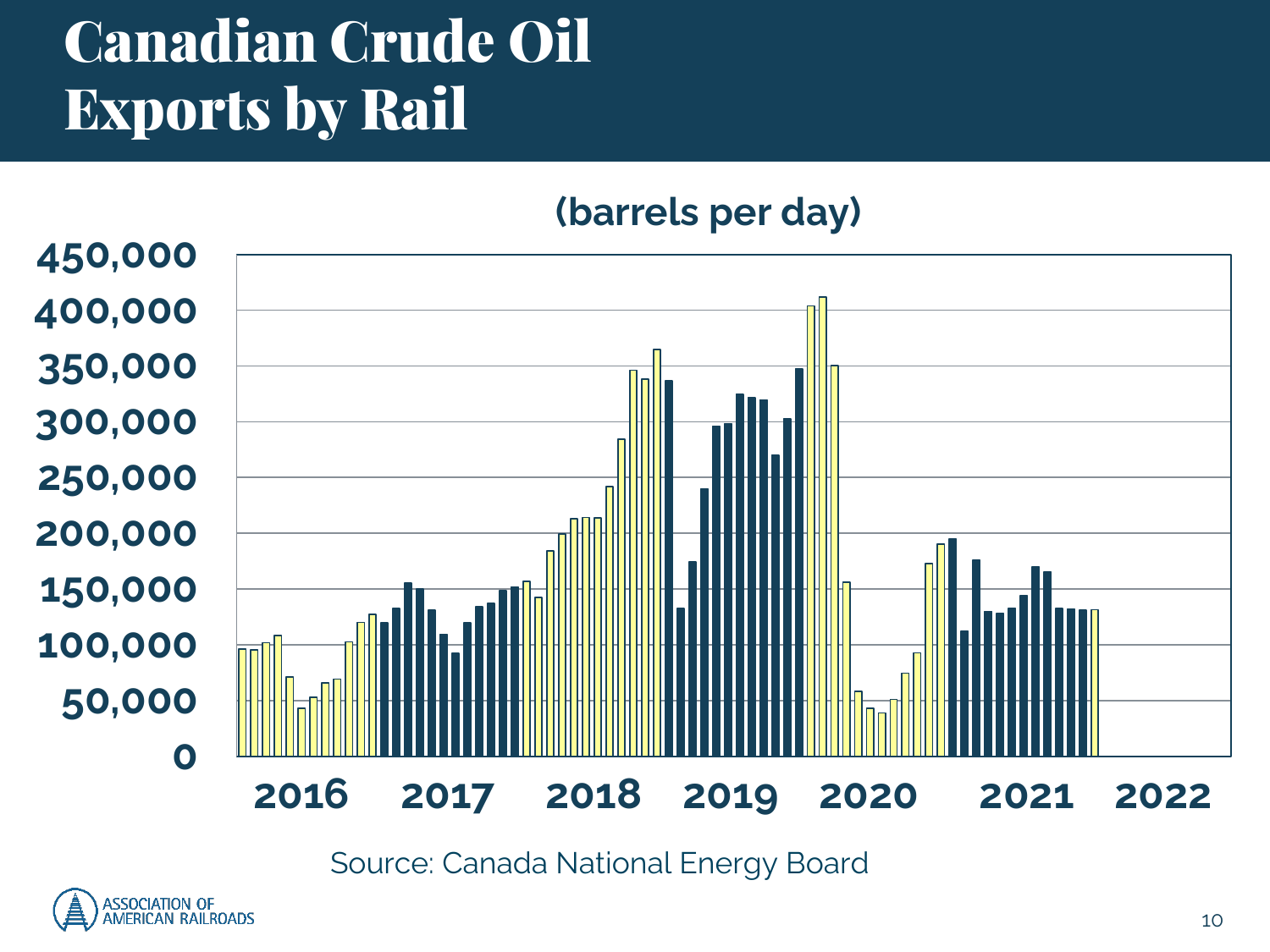# U.S. Ethanol Shipments by Rail

#### **(million barrels)**



Source: Energy Information Administration